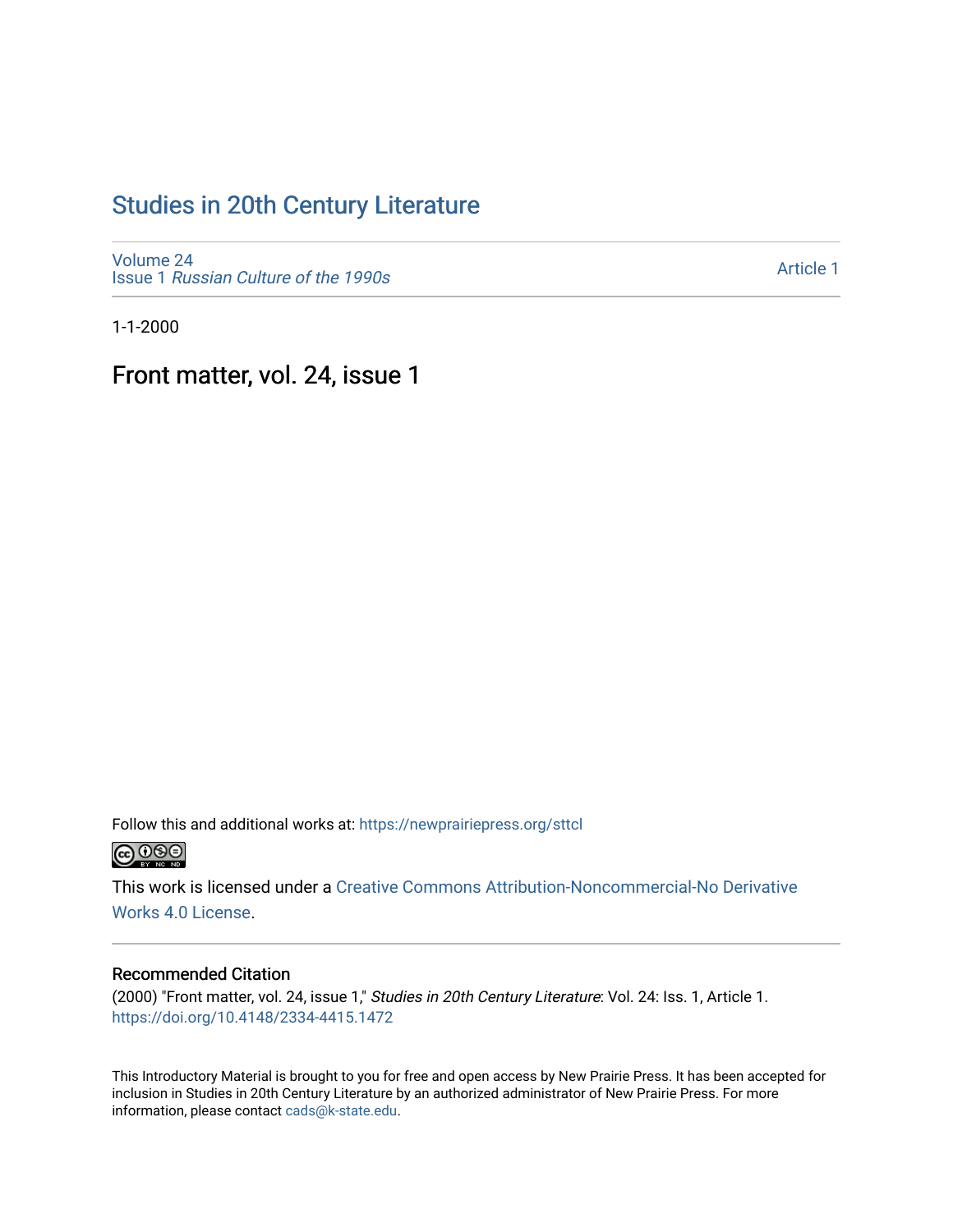## Front matter, vol. 24, issue 1

### Abstract

Editorial board and Advisory Council, masthead, and contents

This introductory material is available in Studies in 20th Century Literature: [https://newprairiepress.org/sttcl/vol24/](https://newprairiepress.org/sttcl/vol24/iss1/1) [iss1/1](https://newprairiepress.org/sttcl/vol24/iss1/1)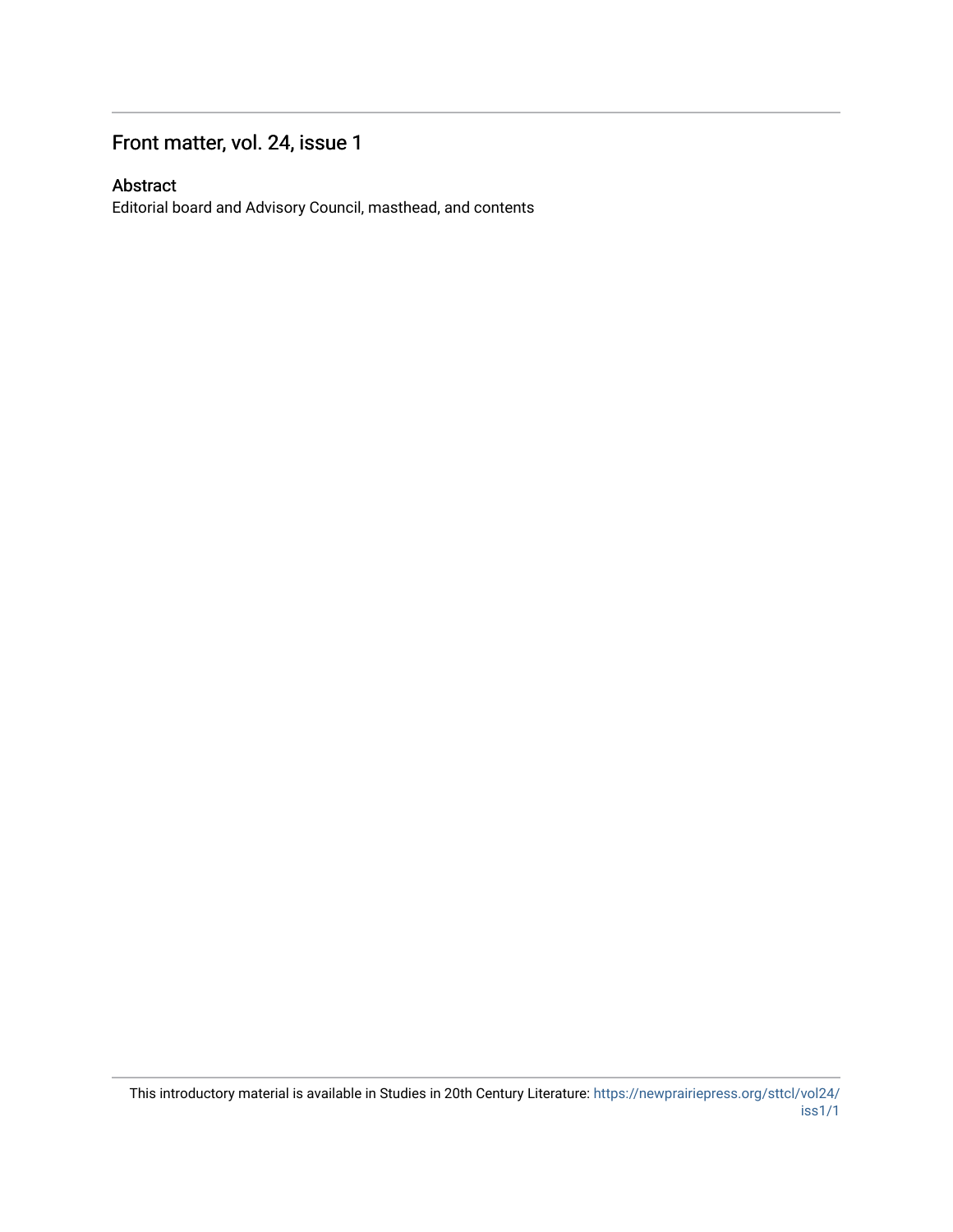# Studies in Twentieth Century Literature

#### **Editors**

Silvia Sauter Jordan Stump Kansas State University University of Nebraska-Lincoln

#### Editorial Board from Kansas State University

Loren Alexander Douglas Benson Robert Clark Robert T.Corum Claire Dehon Lucia Garavito

Maureen Ihrie Walter F. Kolonosky Michael Ossar Bradley A. Shaw George C. Tunstall

Peter Arnds and Salvador Oropesa-Review Editors Jean-Louis Hippolyte and Roger Friedmann-Assistant Editors

#### Editorial Board from The University of Nebraska-Lincoln

| Radha Balasubramanian           | Adelaida Martínez    |  |
|---------------------------------|----------------------|--|
| Christina Brantner              | Antonio Martínez     |  |
| Nicole Fouletier-Smith          | Catherine Ann Nickel |  |
| Russell Ganim                   | Marshall Olds        |  |
| Priscilla Hayden-Roy            | Oscar Pereira        |  |
| Manfred Jacobson                | Robert Shirer        |  |
| LoRee Peery-Editorial Assistant |                      |  |

#### Editorial Advisory Council

Jaime Alazraki Jean Alter Frans Amelinckx Alice Benston H.L. Boudreau William Bush Mary Ann Caws Ross Chambers Ronald Christ Verena Conley Joseph L. Conrad E.J. Czerwinski Andrew P. Debicki Angela Dellepiane Peter G. Earle Malva Filer Helena Goscilo Germán Gullón Karl S. Guthke Jost Hermand Peter U. Hohendahl Michael Issacharoff Published by New Prairie Press

Harvard University University of Pennsylvania University of Southwestern Louisiana Emory University University of Massachusetts University of Western Ontario City University of New York University of Michigan Rutgers University Harvard University University of Kansas SUNY, Stony Brook University of Kansas City University of New York University of Pennsylvania City University of New York University of Pittsburgh University of California-Davis Harvard University University of Wisconsin, Madison Cornell University University of Western Ontario <sup>1</sup>